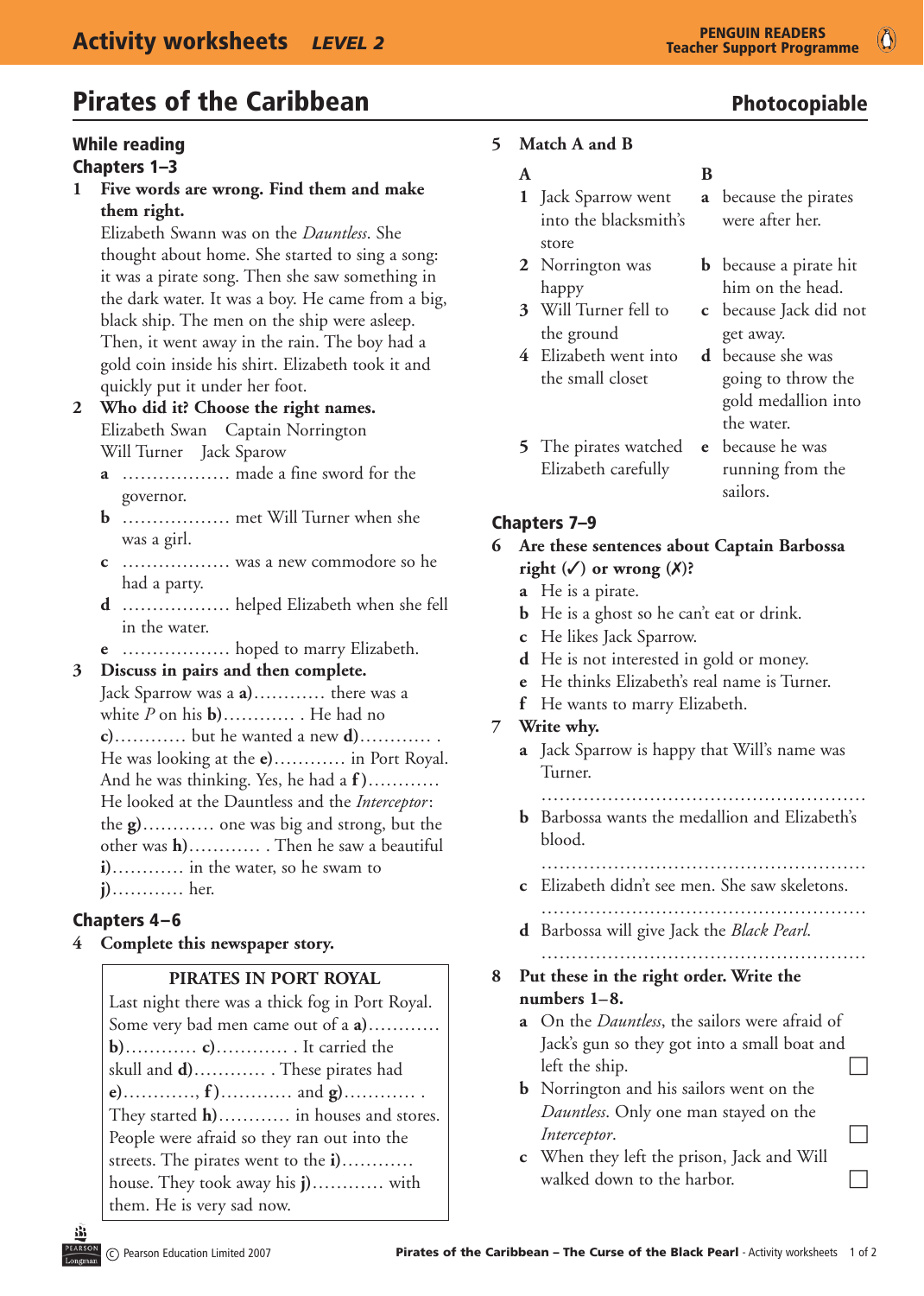# **Pirates of the Caribbean Photocopiable**

- **d** Jack threw the sailor into the water. Will and Jack sailed out of the harbor on the *Interceptor.*  $\Box$
- **e** The *Interceptor* was smaller and faster, so some minutes later, it was near the Dauntless.
- **f** Norrington was on the *Interceptor*. He saw Will and Jack on the *Dauntless*. He was angry and wanted to catch them.  $\Box$
- **g** They swam to the *Dauntless* and climbed up the side. They had a gun.  $\Box$

# Chapters 10–12

#### **9 Who is talking? Who are they talking to?**

- **a** "The girl's blood didn't work." ………… to . . . . . . . . . . .
- **b** "This is yours." ………… to ………… .
- **c** "They have to have *my* blood." ………… to . . . . . . . . . . . .
- **d** "Elizabeth goes free." ………… to …………
- **e** "How can we get away?" ………… to . . . . . . . . . . . .
- **10 Five words are wrong. Find them and make them right.**

 Barbossa took Elizabeth's foot and cut it. Then he put the coin on it. The pirates were happy because the curse ended. This happened because Elizabeth was Turner's child.

#### Chapters 13–15

#### 11 Check  $(\checkmark)$  the things they wanted.

 Norrington wanted …

**a** to put Jack in chains. **b** to go back to *Isla de Muerta*. Elizabeth wanted … **c** to marry Norrington. **d** to go back to *Isla de Muerta*. The governor wanted … **e** his daughter to take home. **12 Who did it? Complete the sentences with the**

#### **right words.** Jack Jack's sailors Norrington's men Elizabeth Barbossa

- **a** ……………… put a knife to Will's head.
- **b** ……………… waited for Barbossa's pirates in their small boats.
- **c** ……………… threw a sword from the floor to Will.
- 
- **d** ……………… went back to the island to help Will.
- **e** ……………… came back for him.
- **13 Put these in the right order. Write the numbers 1–8.**
	- **a** Jack shot Barbossa.
	- **b** On the *Dauntless* the skeletons changed into men. Norrington's men fought them easily.
	- **c** Jack and Barbossa fought. Barbossa pushed his sword into Jack, but he didn't kill him.  $\Box$  Jack was also a skeleton.
	- **d** Elizabeth jumped out of the *Dauntless* and swam to the *Black Pearl*, but the sailors didn't help her.
	- **e** Norrington wanted to take Elizabeth back to Port Royal.  $\Box$
	- **f** Barbossa put a knife to Will's head. Then  $\Box$  Jack appeared.
	- **g** When Jack left the cave, the *Black Pearl* wasn't there.  $\Box$
	- **h** After that, Will put the medallion in the box with his bloody hand Barbossa fell down, dead.
	- **i** Barbossa's sailors attacked the *Dauntless*.
	- **j** But Elizabeth wanted to help Will. He was on the *Isla de Muerta* with the pirates.

#### After reading the book

#### **14 Work in pairs. Ask and answer the following questions about the story.**

- **a** Did you like the story? Why/Why not?
- **b** Which person in the story did you like most? Why?
- **c** Do you like stories about pirates? Why/Why not?
- **15 Make a list.**

 Write ten important events in the story of *The Pirates of the Caribbean*.

#### **16 What next?**

 Go on with the story. Did Norrington catch Jack Sparrow and his sailors? Where did Jack go to escape from prison?